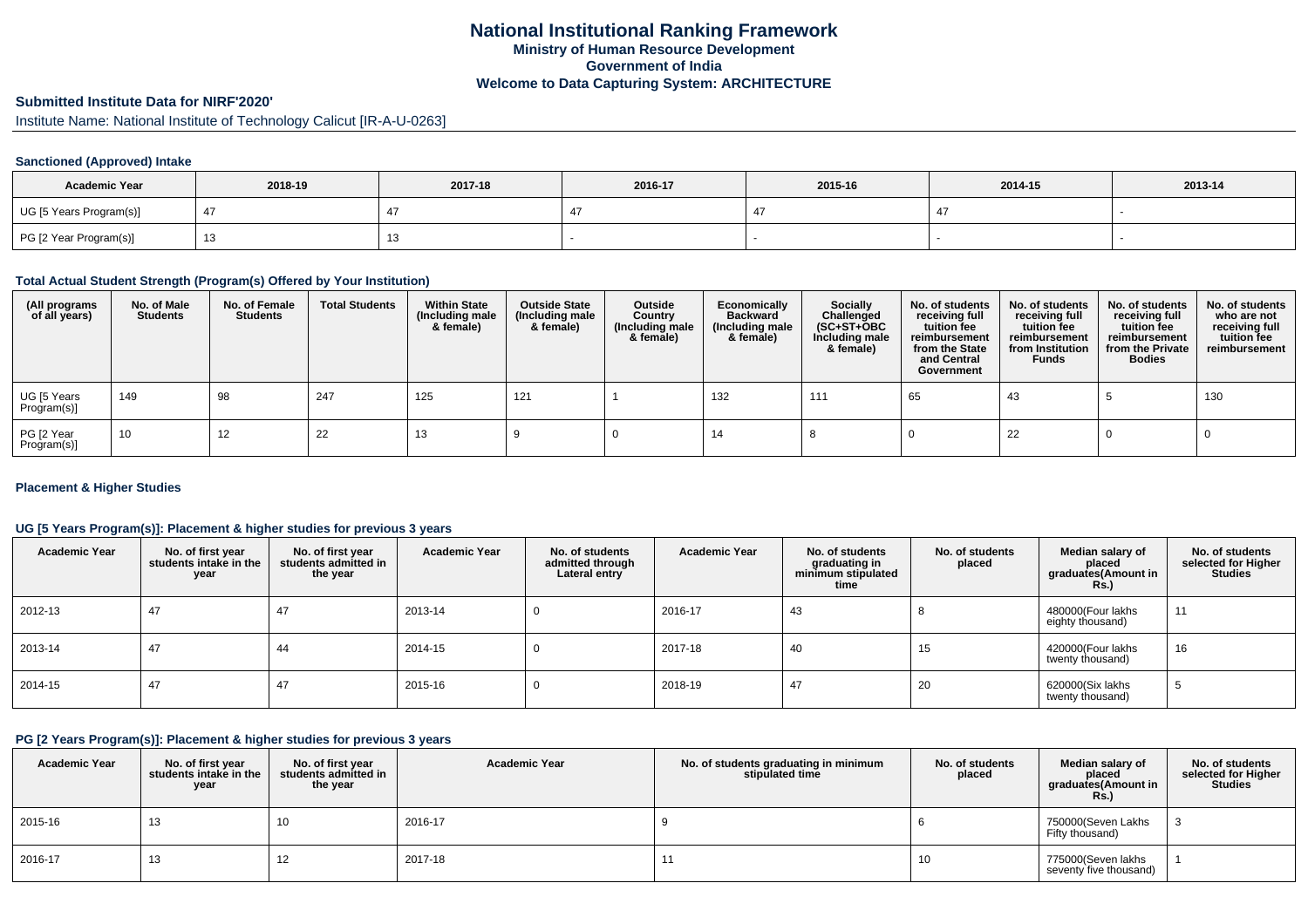| 2017-18 |  |  | 2018-19 |  |  | 00 Seven lakhs<br>77800<br>seventy eight<br>thousand) |  |
|---------|--|--|---------|--|--|-------------------------------------------------------|--|
|---------|--|--|---------|--|--|-------------------------------------------------------|--|

#### **Ph.D Student Details**

| Ph.D (Student pursuing doctoral program till 2017-18; Students admitted in the academic year 2018-19 should not be entered here.) |         |                       |         |  |  |
|-----------------------------------------------------------------------------------------------------------------------------------|---------|-----------------------|---------|--|--|
|                                                                                                                                   |         | <b>Total Students</b> |         |  |  |
| Full Time                                                                                                                         |         | 21                    |         |  |  |
| Part Time                                                                                                                         |         |                       |         |  |  |
| No. of Ph.D students graduated (including Integrated Ph.D)                                                                        |         |                       |         |  |  |
|                                                                                                                                   | 2018-19 | 2017-18               | 2016-17 |  |  |
| Full Time                                                                                                                         |         |                       |         |  |  |
| Part Time                                                                                                                         |         |                       |         |  |  |

## **Financial Resources: Utilised Amount for the Capital expenditure for previous 3 years**

| Academic Year                                                                                        | 2018-19                                                                                | 2017-18                                                                                    | 2016-17                                                                                   |  |  |  |  |
|------------------------------------------------------------------------------------------------------|----------------------------------------------------------------------------------------|--------------------------------------------------------------------------------------------|-------------------------------------------------------------------------------------------|--|--|--|--|
|                                                                                                      | <b>Utilised Amount</b>                                                                 | <b>Utilised Amount</b>                                                                     | <b>Utilised Amount</b>                                                                    |  |  |  |  |
| Annual Capital Expenditure on Academic Activities and Resources (excluding expenditure on buildings) |                                                                                        |                                                                                            |                                                                                           |  |  |  |  |
| Library                                                                                              | 10416717 (One crore four lakhs sixteen thousand seven<br>hundred and seventeen)        | 7306962 (Seventy three lakhs six thousand nine hundred and<br>sixty two)                   | 5817691 (Fifty eight lakhs seventeen thousand six hundred<br>and ninety one)              |  |  |  |  |
| New Equipment for Laboratories                                                                       | 29709529 (Two crores Ninety seven lakhs nine thousand five<br>hundred and twenty nine) | 15522829 (One crore fifty five lakhs twenty two thousand eight<br>hundred and twenty nine) | 23077471 (Two crores thirty lakhs seventy seven thousand<br>four hundred and seventy one) |  |  |  |  |
| <b>Studios</b>                                                                                       | 1896400 (Eighteen lakhs ninety six thousand four hundred)                              | 871225 (Eight lakhs seventy one thousand two hundred and<br>twenty five)                   | 212259 (Two lakhs twelve thousand two hundred and fifty nine)                             |  |  |  |  |
| Other expenditure on creation of Capital Assets (excluding<br>expenditure on Land and Building)      | 9354597 (Ninety three lakhs fifty four thousand five hundred<br>and ninety seven)      | 2129049 (Twenty one lakhs twenty nine thousand and forty<br>nine)                          | 6328176 (Sixty three lakhs twenty eight thousand one hundred<br>and seventy six)          |  |  |  |  |

## **Financial Resources: Utilised Amount for the Operational expenditure for previous 3 years**

| <b>Academic Year</b>                                                                                                                                                                            | 2018-19                                                                                    | 2017-18                                                                                          | 2016-17                                                                                  |  |  |  |  |
|-------------------------------------------------------------------------------------------------------------------------------------------------------------------------------------------------|--------------------------------------------------------------------------------------------|--------------------------------------------------------------------------------------------------|------------------------------------------------------------------------------------------|--|--|--|--|
|                                                                                                                                                                                                 | <b>Utilised Amount</b>                                                                     | <b>Utilised Amount</b>                                                                           | <b>Utilised Amount</b>                                                                   |  |  |  |  |
| <b>Annual Operational Expenditure</b>                                                                                                                                                           |                                                                                            |                                                                                                  |                                                                                          |  |  |  |  |
| Salaries (Teaching and Non Teaching staff)                                                                                                                                                      | 190332657 (Nineteen crores three lakhs thirty two thousand six<br>hundred and fifty seven) | 171741433 (Seventeen crores seventeen lakhs forty one<br>thousand four hundred and thirty three) | 109067188 (Ten crores ninety lakhs sixty seven thousand one<br>hundred and eighty eight) |  |  |  |  |
| Maintenance of Academic Infrastructure or consumables and<br>other running expenditures (excluding maintenance of hostels<br>and allied services, rent of the building, depreciation cost, etc) | 79892606 (Seven crores ninety eight lakhs ninety two<br>thousand six hundred and six)      | 50525919 (Five crores five lakhs twenty five thousand nine<br>hundred and nineteen)              | 32582051 (Three crores twenty five lakhs eighty two thousand<br>and fifty one)           |  |  |  |  |
| Seminars/Conferences/Workshops                                                                                                                                                                  | 3765453 (Thirty seven lakhs sixty five thousand four hundred<br>and fifty three)           | 3498898 (Thirty four lakhs ninety eight thousand eight hundred<br>and ninety eight)              | 386009 (Three lakhs eighty six thousand and nine)                                        |  |  |  |  |

### **Sponsored Research Details**

| the contract of the contract of the<br>ancial Year and The Terms and | AA<br>- ZU I L<br>. | 2017-18 | 2016-17 |
|----------------------------------------------------------------------|---------------------|---------|---------|
|----------------------------------------------------------------------|---------------------|---------|---------|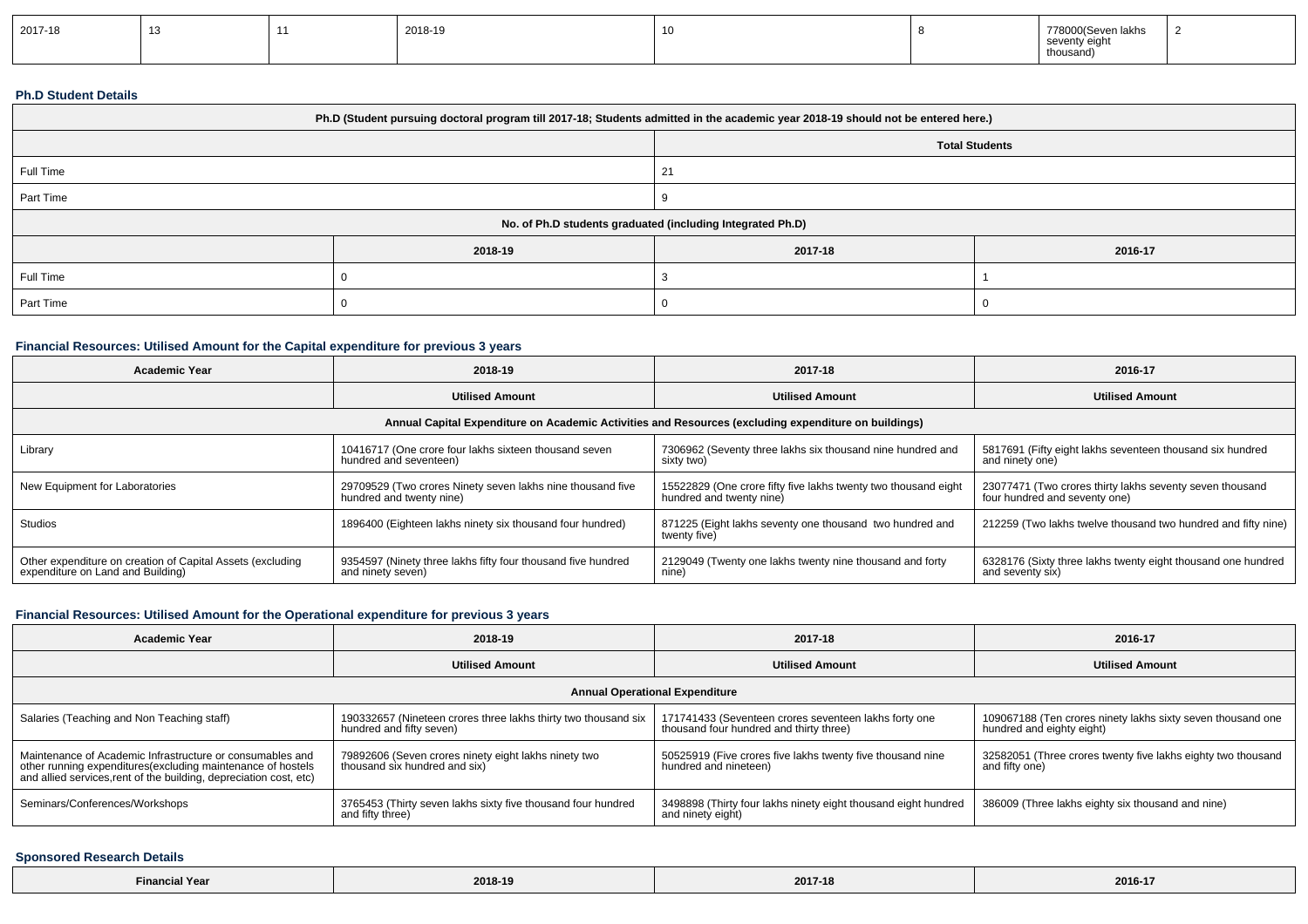| Total no. of Sponsored Projects          |                                     |             |             |
|------------------------------------------|-------------------------------------|-------------|-------------|
| Total no. of Funding Agencies            |                                     |             |             |
| Total Amount Received (Amount in Rupees) | 1796000                             | 700000      | 700000      |
| Amount Received in Words                 | Seventeen lakhs ninety six thousand | Seven lakhs | Seven lakhs |

## **Consultancy Project Details**

| <b>Financial Year</b>                    | 2018-19                               | 2017-18                              | 2016-17    |
|------------------------------------------|---------------------------------------|--------------------------------------|------------|
| Total no. of Consultancy Projects        |                                       |                                      |            |
| Total no. of Client Organizations        |                                       |                                      |            |
| Total Amount Received (Amount in Rupees) | 4953000                               | 2686000                              | 500000     |
| Amount Received in Words                 | Forty nine lakhs fifty three thousand | Twenty six lakhs eighty six thousand | Five lakhs |

## **PCS Facilities: Facilities of physically challenged students**

| 1. Do your institution buildings have Lifts/Ramps?                                                                                                        | Yes, more than 80% of the buildings |
|-----------------------------------------------------------------------------------------------------------------------------------------------------------|-------------------------------------|
| 2. Do your institution have provision for walking aids, includingwheelchairs and transportation from one building to another for<br>handicapped students? | Yes                                 |
| 3. Do your institution buildings have specially designed toilets for handicapped students?                                                                | Yes, more than 80% of the buildings |

#### **Awards Details**

|      | 1. How many faculty member of your institution have received highly reputed national/international awards/recognition from central government agencies in the previous academic year 2018-19 |                         |                                                                      |                                                                                                           |                                                                                   |                                   |                            |                                |                               |  |  |
|------|----------------------------------------------------------------------------------------------------------------------------------------------------------------------------------------------|-------------------------|----------------------------------------------------------------------|-----------------------------------------------------------------------------------------------------------|-----------------------------------------------------------------------------------|-----------------------------------|----------------------------|--------------------------------|-------------------------------|--|--|
|      | 2. How many students of your institution have won international awards in the previous academic year 2018-19                                                                                 |                         |                                                                      |                                                                                                           |                                                                                   |                                   |                            |                                |                               |  |  |
| Srno | Name of the<br>Student/Name of the<br>Team                                                                                                                                                   | <b>Enrolment Number</b> | Name of the Award                                                    | Name of International<br><b>Institution/Organisati</b><br>on from where the<br>award has been<br>received | Address of the<br><b>Contact Email ID of</b><br>Agency giving award<br>the Agency |                                   | Year of receiving<br>award | Email ID of the<br>faculty     | Contact no. of the<br>faculty |  |  |
|      | Amrutha Kishor                                                                                                                                                                               | B110948AR               | Design Thinking<br>Hackathon                                         | <b>LEAN Innovation</b><br>Forum LEAN Analytics<br>Association London<br>United Kingdom                    | Bridges Wharf,<br>Battersea, London<br>SW11 3BE                                   | info@lean-<br>analytics.org       | 2018                       | amrutha kishor@hotm<br>ail.com | 6238737592                    |  |  |
|      | Amrutha Kishor                                                                                                                                                                               | B110948AR               | Saint Gobain<br><b>Multicomfort House</b><br><b>Students Contest</b> | Saint Gobain<br>Nottingham UK                                                                             | Saint-Gobain House<br><b>Binley Business Park</b><br>Coventry CV3 2TT             | squkcomms@saint-<br>gobain.com    | 2018                       | amrutha kishor@hotm<br>ail.com | 6238737592                    |  |  |
|      | A Aravind and team                                                                                                                                                                           | B151060AR               | Innovative Ideas to<br>Post Flood Housing to<br>Rebuild Kerala       | Department of Housing<br>Government of Kerala                                                             | 1st Floor North Block<br>Secretariat<br>Thiruvananthapuram<br>Kerala              | housingcommissioner<br>@gmail.com | 2018                       | aravindakash@gmail.c<br>om     | 949737830                     |  |  |

### **Faculty Details**

| Srno | Name          | Age | <b>Designation</b> | Gender | Qualification | Experience (In<br>Months) | <b>Is Associated</b><br><b>Last Year</b> | Currently<br>working with<br>institution? | <b>Joining Date</b> | <b>Leaving Date</b> | <b>Association type</b> |
|------|---------------|-----|--------------------|--------|---------------|---------------------------|------------------------------------------|-------------------------------------------|---------------------|---------------------|-------------------------|
|      | Naseer M A    | 49  | Professor          | Male   | Ph.D          | 342                       | Yes                                      | Yes                                       | 14-12-1998          | $- -$               | Regular                 |
|      | Kasthurba A K | 53  | Professor          | Female | Ph.D          | 378                       | Yes                                      | Yes                                       | 10-05-1990          | $- -$               | Regular                 |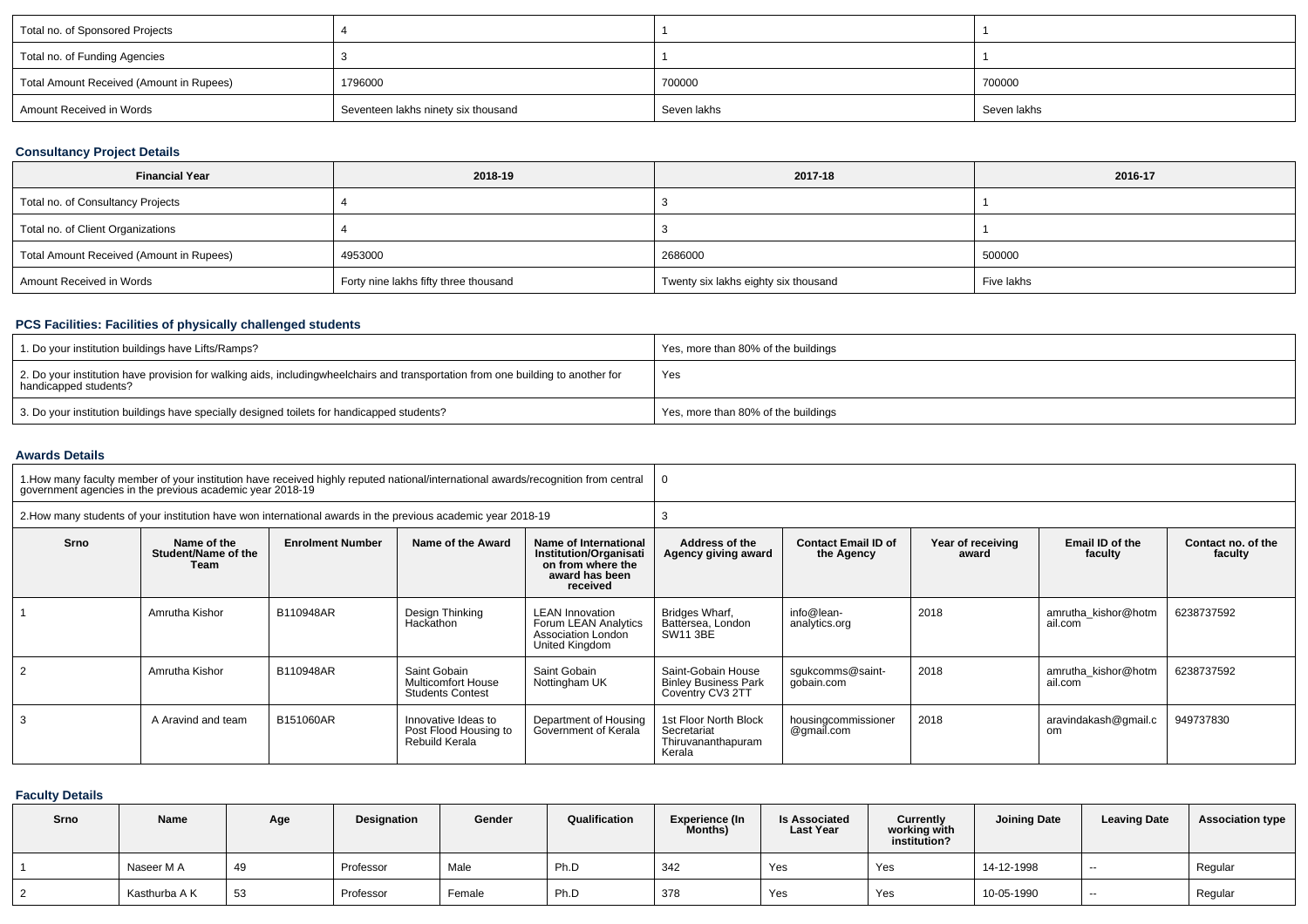| 3  | Anilkumar P P             | 51 | Professor              | Male   | Ph.D    | 345 | Yes | Yes | 05-09-1991 | $\ddotsc$                | Regular                |
|----|---------------------------|----|------------------------|--------|---------|-----|-----|-----|------------|--------------------------|------------------------|
| 4  | Mohammed Firoz<br>C       | 40 | Assistant<br>Professor | Male   | Ph.D    | 191 | Yes | Yes | 28-07-2004 | $\overline{\phantom{a}}$ | Regular                |
| 5  | Chithra K                 | 46 | Assistant<br>Professor | Female | Ph.D    | 298 | Yes | Yes | 22-01-2007 | $\overline{\phantom{a}}$ | Regular                |
| 6  | <b>Bimal P</b>            | 39 | Assistant<br>Professor | Male   | Ph.D    | 179 | Yes | Yes | 11-02-2009 | --                       | Regular                |
| 7  | Shyni K                   | 40 | Assistant<br>Professor | Female | Ph.D    | 204 | Yes | Yes | 01-12-2006 | $\overline{\phantom{a}}$ | Regular                |
| 8  | Anjana<br>Bhagyanathan    | 44 | Assistant<br>Professor | Female | Ph.D    | 193 | Yes | Yes | 26-04-2018 | $\overline{\phantom{a}}$ | Regular                |
| 9  | Deepthi Bendi             | 33 | Assistant<br>Professor | Female | Ph.D    | 73  | Yes | Yes | 26-04-2018 | --                       | Regular                |
| 10 | Harikrishna M             | 42 | Assistant<br>Professor | Male   | Ph.D    | 228 | Yes | Yes | 29-08-2005 | $\overline{\phantom{a}}$ | Regular                |
| 11 | Sathish Kumar D           | 40 | Assistant<br>Professor | Male   | Ph.D    | 127 | Yes | Yes | 29-10-2010 | --                       | Regular                |
| 12 | Sajith A S                | 43 | Associate<br>Professor | Male   | Ph.D    | 227 | Yes | Yes | 01-08-2005 | --                       | Regular                |
| 13 | Nasheeda C K              | 33 | Assistant<br>Professor | Female | M.Tech  | 30  | Yes | No  | 09-07-2017 | 11-07-2019               | Adhoc /<br>Contractual |
| 14 | Parvathy C<br>Panikker    | 27 | Assistant<br>Professor | Female | M.Tech  | 24  | Yes | No  | 09-07-2017 | 08-05-2019               | Adhoc /<br>Contractual |
| 15 | Asha Devadas              | 27 | Assistant<br>Professor | Female | M.Plan  | 32  | Yes | No  | 12-07-2017 | 08-05-2019               | Adhoc /<br>Contractual |
| 16 | Haneen Pallathodi         | 30 | Assistant<br>Professor | Female | M.Plan  | 24  | Yes | Yes | 11-07-2017 | --                       | Adhoc /<br>Contractual |
| 17 | Prasoon G Das             | 28 | Assistant<br>Professor | Male   | M.Tech  | 72  | Yes | Yes | 03-07-2017 | --                       | Adhoc /<br>Contractual |
| 18 | Namratha<br>Radhakrishnan | 36 | Assistant<br>Professor | Female | M.Tech  | 132 | Yes | No  | 07-08-2017 | 08-05-2019               | Adhoc /<br>Contractual |
| 19 | Lakshmi Manohar           | 29 | Assistant<br>Professor | Female | M.Arch. | 26  | Yes | No  | 07-08-2017 | 08-05-2019               | Adhoc /<br>Contractual |
| 20 | Shama Fathima A           | 30 | Assistant<br>Professor | Female | M.Plan  | 66  | Yes | No  | 10-07-2017 | 08-05-2019               | Adhoc /<br>Contractual |
| 21 | Priya Prasad              | 29 | Assistant<br>Professor | Female | M.Tech  | 24  | Yes | No  | 10-07-2017 | 08-05-2019               | Adhoc /<br>Contractual |
| 22 | Vinod Kumar               | 75 | Professor              | Male   | Ph.D    | 156 | Yes | Yes | 10-07-2017 | $\overline{\phantom{a}}$ | Adhoc /<br>Contractual |
| 23 | Praveen V<br>Ramachandran | 41 | Associate<br>Professor | Male   | M.Plan  | 209 | Yes | No  | 10-07-2017 | 08-05-2019               | Adhoc /<br>Contractual |
| 24 | Sunil Mathew              | 42 | Assistant<br>Professor | Male   | Ph.D    | 156 | Yes | Yes | 23-04-2010 | $\sim$                   | Regular                |
| 25 | Praveen<br>Nagarajan      | 39 | Associate<br>Professor | Male   | Ph.D    | 156 | Yes | Yes | 01-08-2005 | $\sim$                   | Regular                |
| 26 | Preethi Navaneeth         | 36 | Assistant<br>Professor | Female | Ph.D    | 176 | Yes | Yes | 07-04-2010 | $\overline{\phantom{a}}$ | Regular                |